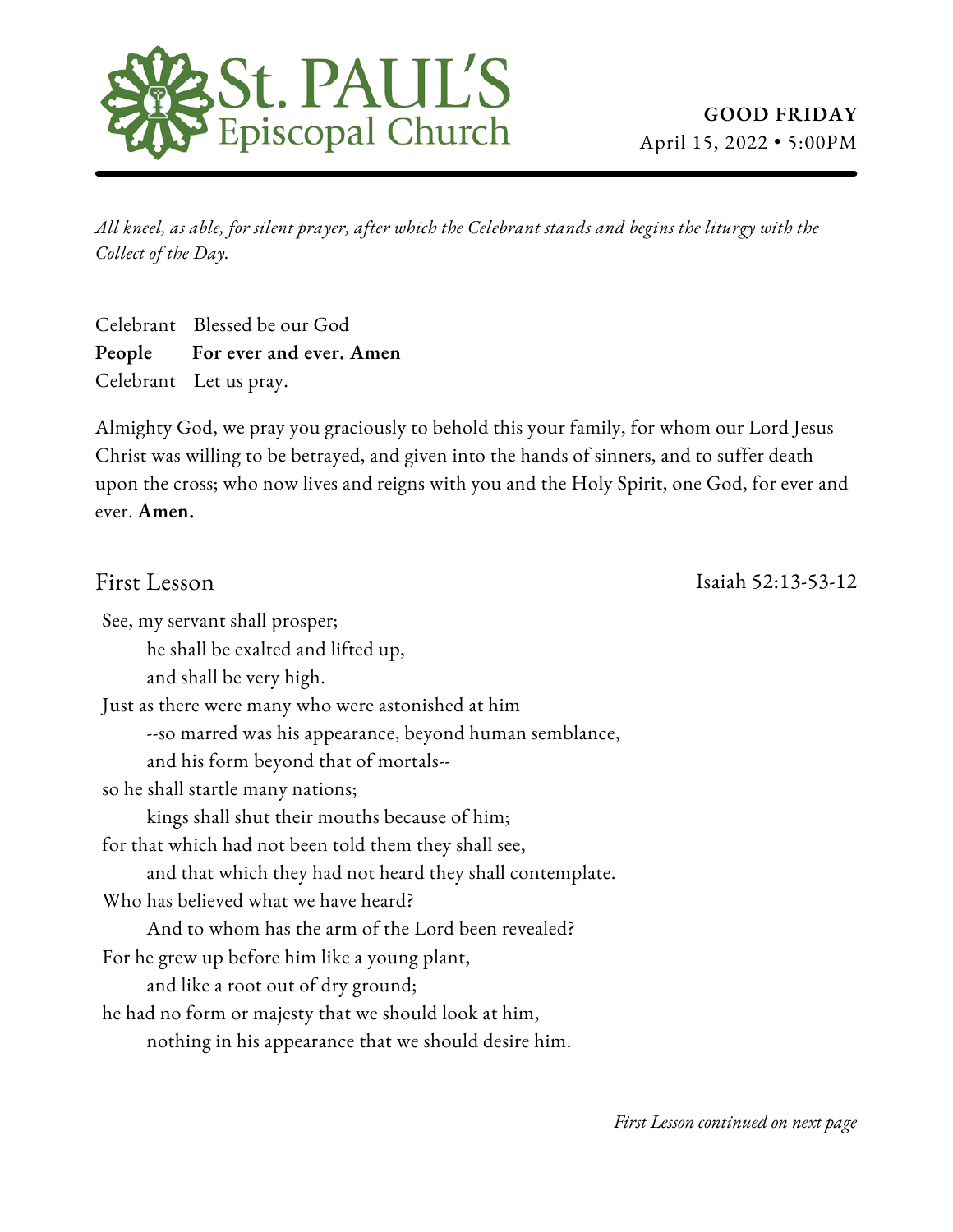He was despised and rejected by others; a man of suffering and acquainted with infirmity; and as one from whom others hide their faces he was despised, and we held him of no account.

Surely he has borne our infirmities and carried our diseases; yet we accounted him stricken, struck down by God, and afflicted. But he was wounded for our transgressions, crushed for our iniquities; upon him was the punishment that made us whole, and by his bruises we are healed. All we like sheep have gone astray; we have all turned to our own way, and the Lord has laid on him the iniquity of us all.

He was oppressed, and he was afflicted, yet he did not open his mouth; like a lamb that is led to the slaughter, and like a sheep that before its shearers is silent, so he did not open his mouth. By a perversion of justice he was taken away. Who could have imagined his future? For he was cut off from the land of the living, stricken for the transgression of my people. They made his grave with the wicked and his tomb with the rich, although he had done no violence, and there was no deceit in his mouth.

Yet it was the will of the Lord to crush him with pain. When you make his life an offering for sin, he shall see his offspring, and shall prolong his days;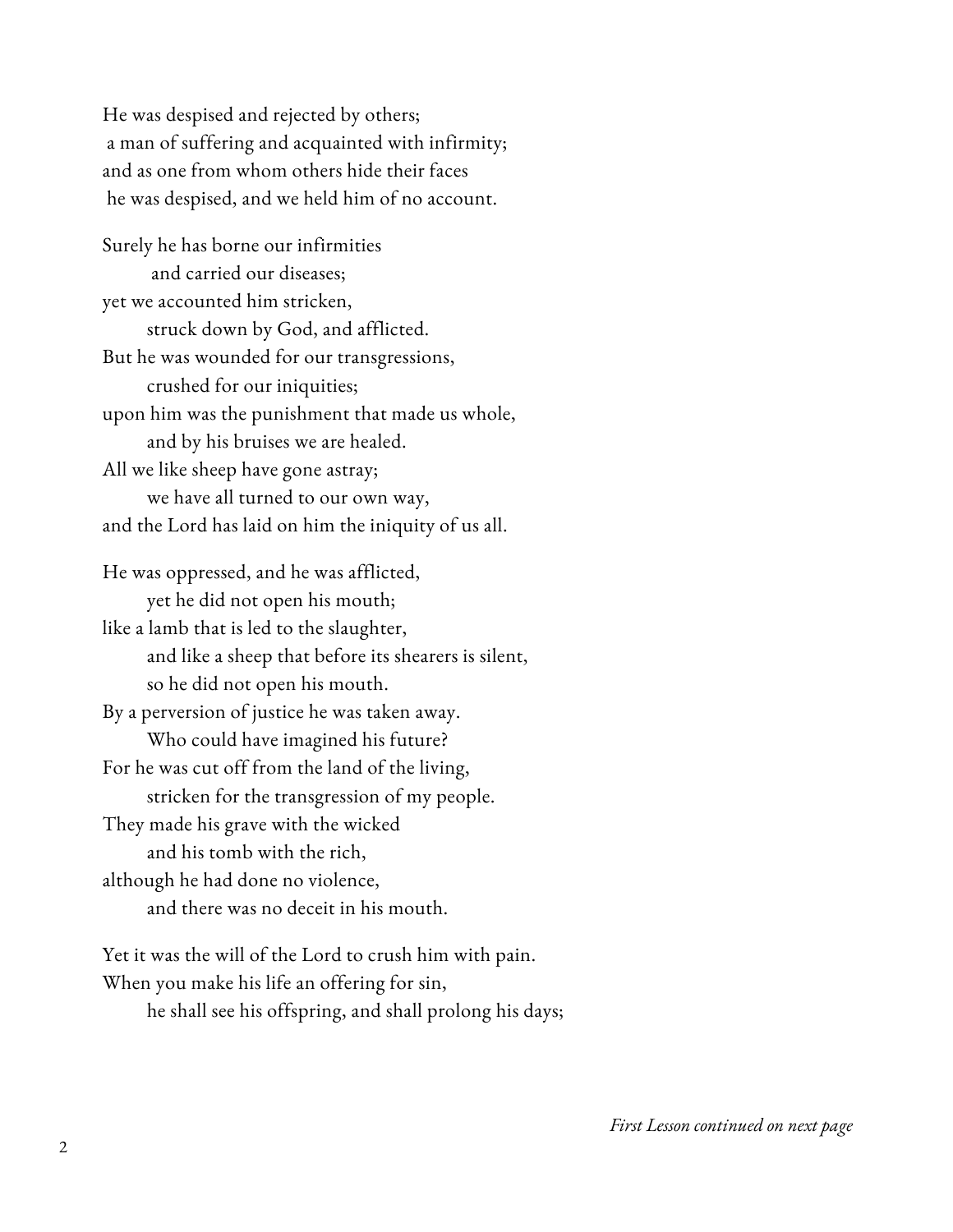through him the will of the Lord shall prosper. Out of his anguish he shall see light; he shall find satisfaction through his knowledge. The righteous one, my servant, shall make many righteous, and he shall bear their iniquities.

Therefore I will allot him a portion with the great,

and he shall divide the spoil with the strong; because he poured out himself to death,

and was numbered with the transgressors; yet he bore the sin of many,

and made intercession for the transgressors.

*After the reading , the reader says*

Reader Hear what the Spirit is saying to God's people.

**People Thanks be to God.**

Psalm 22:1-11 *sung by choir* Plainsong *The Book of Common Prayer,* p. 610

Second Lesson Hebrews 4:14-16; 5:7-9

Since, then, we have a great high priest who has passed through the heavens, Jesus, the Son of God, let us hold fast to our confession. For we do not have a high priest who is unable to sympathize with our weaknesses, but we have one who in every respect has been tested as we are, yet without sin. Let us therefore approach the throne of grace with boldness, so that we may receive mercy and find grace to help in time of need.

In the days of his flesh, Jesus offered up prayers and supplications, with loud cries and tears, to the one who was able to save him from death, and he was heard because of his reverent submission. Although he was a Son, he learned obedience through what he suffered; and having been made perfect, he became the source of eternal salvation for all who obey him.

*After the reading , the reader says* Reader Hear what the Spirit is saying to God's people. **People Thanks be to God.**

*The congregation may be seated for the first part of the Passion*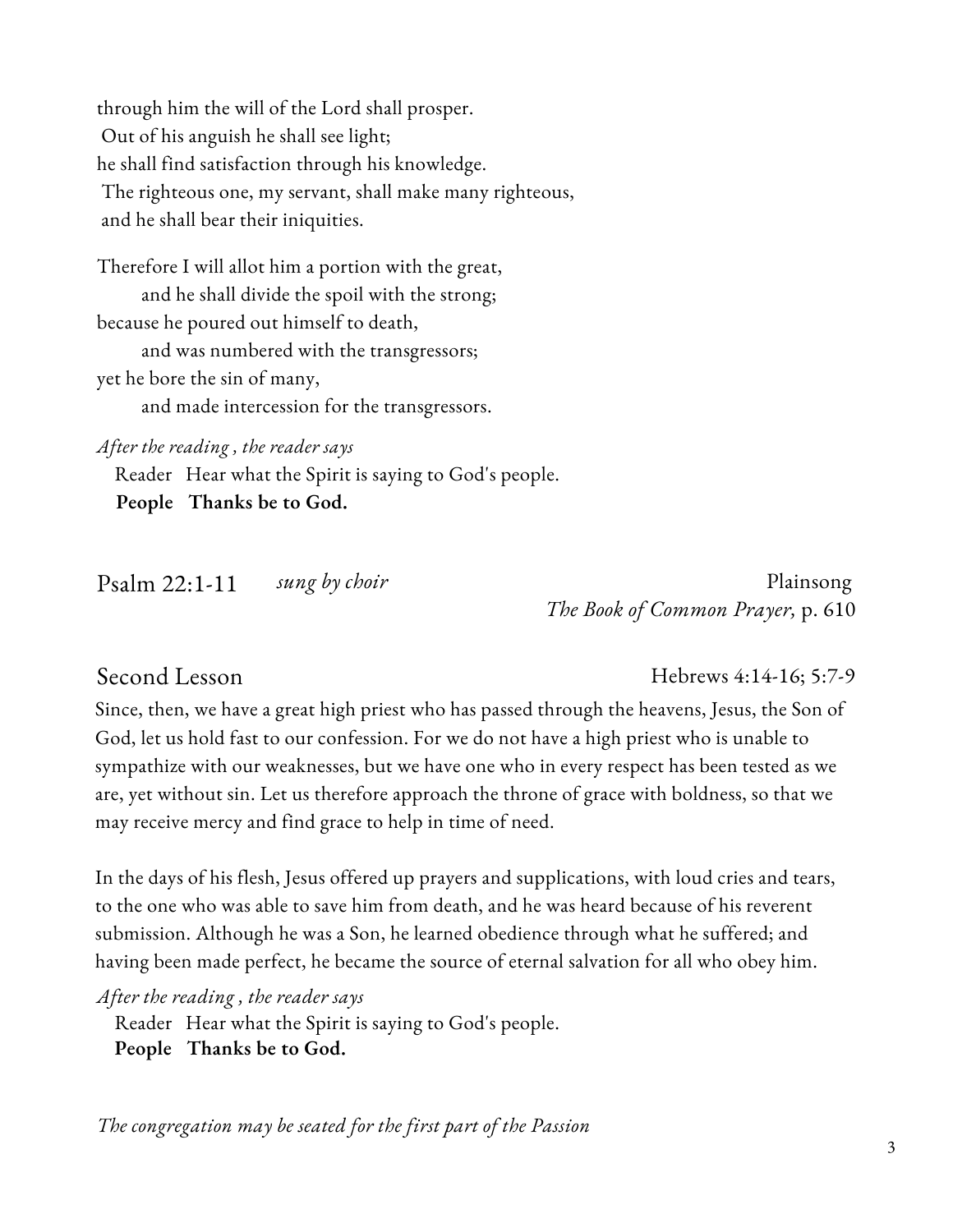## The Gospel John 18:1-19:42

After Jesus had spoken these words, he went out with his disciples across the Kidron valley to a place where there was a garden, which he and his disciples entered. Now Judas, who betrayed him, also knew the place, because Jesus often met there with his disciples. So Judas brought a detachment of soldiers together with police from the chief priests and the Pharisees, and they came there with lanterns and torches and weapons. Then Jesus, knowing all that was to happen to him, came forward and asked them, "Whom are you looking for?" They answered, "Jesus of Nazareth." Jesus replied, "I am he." Judas, who betrayed him, was standing with them. When Jesus said to them, "I am he," they stepped back and fell to the ground. Again he asked them, "Whom are you looking for?" And they said, "Jesus of Nazareth." Jesus answered, "I told you that I am he. So if you are looking for me, let these men go." This was to fulfill the word that he had spoken, "I did not lose a single one of those whom you gave me." Then Simon Peter, who had a sword, drew it, struck the high priest's slave, and cut off his right ear. The slave's name was Malchus. Jesus said to Peter, "Put your sword back into its sheath. Am I not to drink the cup that the Father has given me?" So the soldiers, their officer, and the Jewish police arrested Jesus and bound him.

First they took him to Annas, who was the father-in-law of Caiaphas, the high priest that year. Caiaphas was the one who had advised the Jews that it was better to have one person die for the people. Simon Peter and another disciple followed Jesus. Since that disciple was known to the high priest, he went with Jesus into the courtyard of the high priest, but Peter was standing outside at the gate. So the other disciple, who was known to the high priest, went out, spoke to the woman who guarded the gate, and brought Peter in. The woman said to Peter, "You are not also one of this man's disciples, are you?" He said, "I am not."Now the slaves and the police had made a charcoal fire because it was cold, and they were standing around it and warming themselves. Peter also was standing with them and warming himself. Then the high priest questioned Jesus about his disciples and about his teaching. Jesus answered, "I have spoken openly to the world; I have always taught in synagogues and in the temple, where all the Jews come together. I have said nothing in secret. Why do you ask me? Ask those who heard what I said to them; they know what I said." When he had said this, one of the police standing nearby struck Jesus on the face, saying, "Is that how you answer the high priest?" Jesus answered, "If I have spoken wrongly, testify to the wrong. But if I have spoken rightly, why do you strike me?" Then Annas sent him bound to Caiaphas the high priest. Now Simon Peter was standing and warming himself. They asked him, "You are not also one of his disciples, are you?" He denied it and said, "I am not." One of the slaves of the high priest, a relative of the man whose ear Peter had cut off, asked, "Did I not see you in the garden with him?" Again Peter denied it, and at that moment the cock crowed.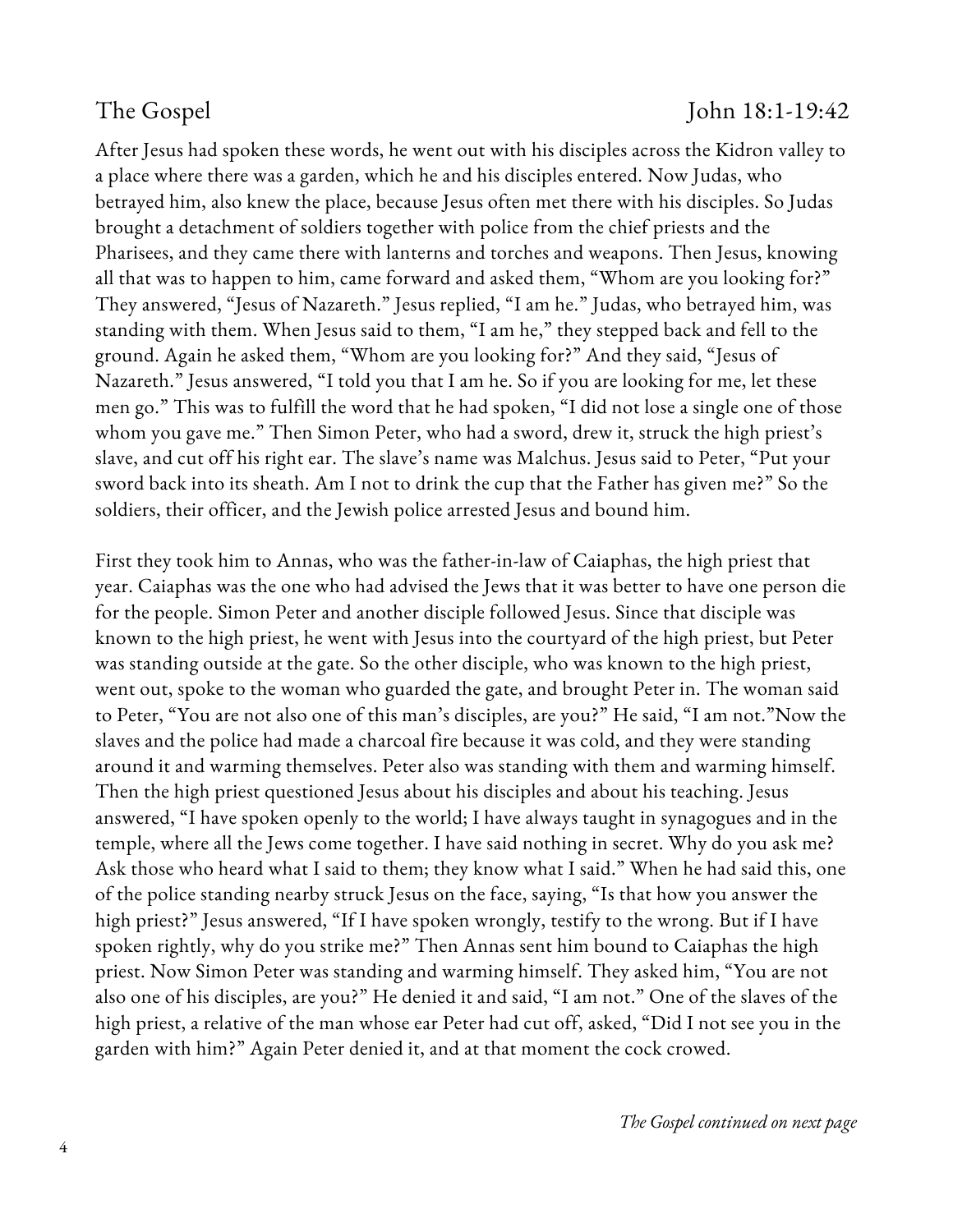Then they took Jesus from Caiaphas to Pilate's headquarters. It was early in the morning. They themselves did not enter the headquarters, so as to avoid ritual defilement and to be able to eat the Passover. So Pilate went out to them and said, "What accusation do you bring against this man?" They answered, "If this man were not a criminal, we would not have handed him over to you." Pilate said to them, "Take him yourselves and judge him according to your law." The Jews replied, "We are not permitted to put anyone to death." (This was to fulfill what Jesus had said when he indicated the kind of death he was to die.) Then Pilate entered the headquarters again, summoned Jesus, and asked him, "Are you the King of the Jews?" Jesus answered, "Do you ask this on your own, or did others tell you about me?" Pilate replied, "I am not a Jew, am I? Your own nation and the chief priests have handed you over to me. What have you done?" Jesus answered, "My kingdom is not from this world. If my kingdom were from this world, my followers would be fighting to keep me from being handed over to the Jews. But as it is, my kingdom is not from here." Pilate asked him, "So you are a king?" Jesus answered, "You say that I am a king. For this I was born, and for this I came into the world, to testify to the truth. Everyone who belongs to the truth listens to my voice." Pilate asked him, "What is truth?" After he had said this, he went out to the Jews again and told them, "I find no case against him. But you have a custom that I release someone for you at the Passover. Do you want me to release for you the King of the Jews?" They shouted in reply, "Not this man, but Barabbas!" Now Barabbas was a bandit.

### *The following portion is sung by the choir.*

Then Pilate took Jesus and had him flogged. And the soldiers wove a crown of thorns and put it on his head, and they dressed him in a purple robe. They kept coming up to him, saying, "Hail, King of the Jews!" and striking him on the face. Pilate went out again and said to them, "Look, I am bringing him out to you to let you know that I find no case against him." So Jesus came out, wearing the crown of thorns and the purple robe. Pilate said to them, "Here is the man!" When the chief priests and the police saw him, they shouted, "Crucify him! Crucify him!" Pilate said to them, "Take him yourselves and crucify him; I find no case against him." The Jews answered him, "We have a law, and according to that law he ought to die because he has claimed to be the Son of God." Now when Pilate heard this, he was more afraid than ever. He entered his headquarters again and asked Jesus, "Where are you from?" But Jesus gave him no answer. Pilate therefore said to him, "Do you refuse to speak to me? Do you not know that I have power to release you, and power to crucify you?" Jesus answered him, "You would have no power over me unless it had been given you from above; therefore the one who handed me over to you is guilty of a greater sin."

*The Gospel continued on next page*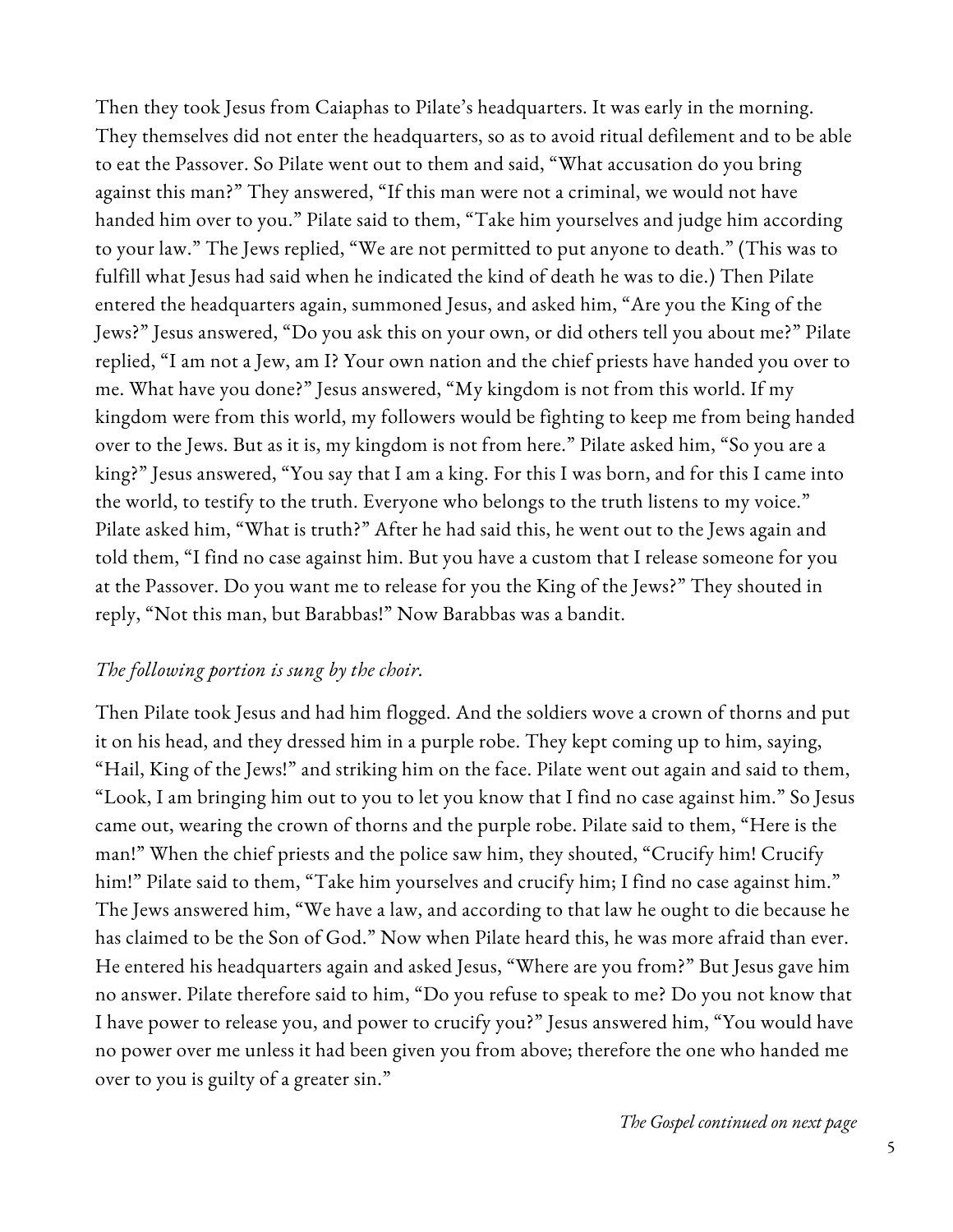From then on Pilate tried to release him, but the Jews cried out, "If you release this man, you are no friend of the emperor. Everyone who claims to be a king sets himself against the emperor." When Pilate heard these words, he brought Jesus outside and sat on the judge's bench at a place called The Stone Pavement, or in Hebrew Gabbatha. Now it was the day of Preparation for the Passover; and it was about noon. He said to the Jews, "Here is your King!" They cried out, "Away with him! Away with him! Crucify him!" Pilate asked them, "Shall I crucify your King?" The chief priests answered, "We have no king but the emperor."

Then he handed him over to them to be crucified. So they took Jesus; and carrying the cross by himself, he went out to what is called The Place of the Skull, which in Hebrew is called Golgotha. There they crucified him, and with him two others, one on either side, with Jesus between them.

Pilate also had an inscription written and put on the cross. It read, "Jesus of Nazareth, the King of the Jews." Many of the Jews read this inscription, because the place where Jesus was crucified was near the city; and it was written in Hebrew, in Latin, and in Greek. Then the chief priests of the Jews said to Pilate, "Do not write, 'The King of the Jews,' but, 'This man said, I am King of the Jews.'" Pilate answered, "What I have written I have written." When the soldiers had crucified Jesus, they took his clothes and divided them into four parts, one for each soldier. They also took his tunic; now the tunic was seamless, woven in one piece from the top. So they said to one another, "Let us not tear it, but cast lots for it to see who will get it." This was to fulfill what the scripture says, "They divided my clothes among themselves, and for my clothing they cast lots." And that is what the soldiers did. Meanwhile, standing near the cross of Jesus were his mother, and his mother's sister, Mary the wife of Clopas, and Mary Magdalene. When Jesus saw his mother and the disciple whom he loved standing beside her, he said to his mother, "Woman, here is your son." Then he said to the disciple, "Here is your mother." And from that hour the disciple took her into his own home. After this, when Jesus knew that all was now finished, he said (in order to fulfill the scripture), "I am thirsty." A jar full of sour wine was standing there. So they put a sponge full of the wine on a branch of hyssop and held it to his mouth. When Jesus had received the wine, he said, "It is finished." Then he bowed his head and gave up his spirit.

### *All may kneel as able. Silence is kept.*

Since it was the day of Preparation, the Jews did not want the bodies left on the cross during the sabbath, especially because that sabbath was a day of great solemnity. So they asked Pilate to have the legs of the crucified men broken and the bodies removed.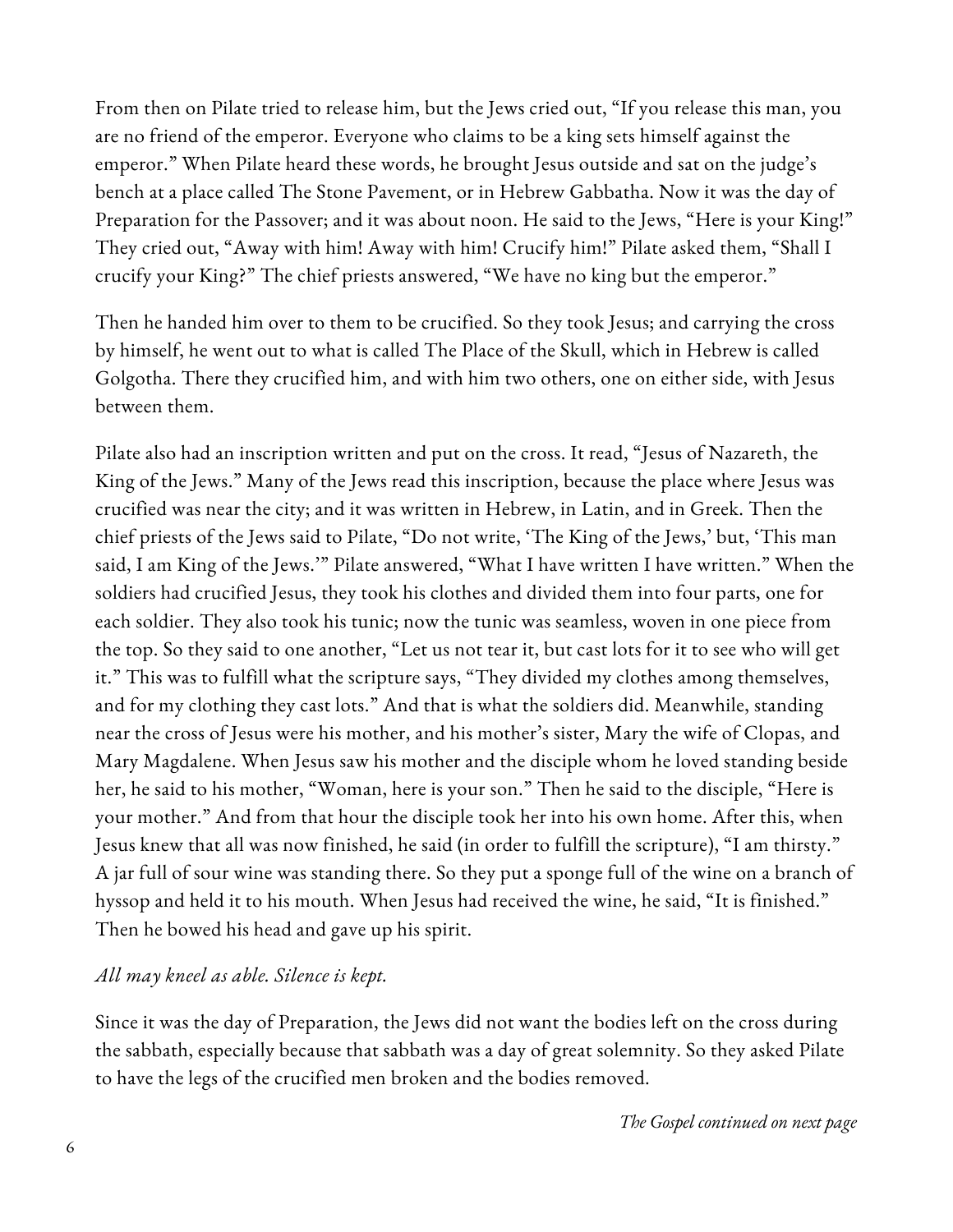Then the soldiers came and broke the legs of the first and of the other who had been crucified with him. But when they came to Jesus and saw that he was already dead, they did not break his legs. Instead, one of the soldiers pierced his side with a spear, and at once blood and water came out. (He who saw this has testified so that you also may believe. His testimony is true, and he knows that he tells the truth.) These things occurred so that the scripture might be fulfilled, "None of his bones shall be broken." And again another passage of scripture says, "They will look on the one whom they have pierced."

After these things, Joseph of Arimathea, who was a disciple of Jesus, though a secret one because of his fear of the Jews, asked Pilate to let him take away the body of Jesus. Pilate gave him permission; so he came and removed his body. Nicodemus, who had at first come to Jesus by night, also came, bringing a mixture of myrrh and aloes, weighing about a hundred pounds. They took the body of Jesus and wrapped it with the spices in linen cloths, according to the burial custom of the Jews. Now there was a garden in the place where he was crucified, and in the garden there was a new tomb in which no one had ever been laid. And so, because it was the Jewish day of Preparation, and the tomb was nearby, they laid Jesus there.

The Sermon The Rev. Jennifer Hornbeck

Anthem *Crux fidelis,* Sarah MacDonald (b. 1968)

*Crux fidelis* [Faithful cross], Eclipse - at midnight – it was dark before sunset at Easter – Blindness – on the dawn – Faint star of Bethlehem – gone down!

His harmlesse hands unto the Crosse they nailde, Betweene two theiues, unpitied, unbewailde, With sharpest pangs and terrors thus appailde,

To know just how he suffered -would be dear - To know if any Human eyes were near To whom He could entrust his wav'ring gaze, Until it settle broad on Paradise.

Remember me, implored the thief! Before – Sunset – at Easter – A Guest in Paradise! *Crux fidelis*, in Paradise!

~ Emily Dickinson (1830-1886); Emilia Lanier (1569-1645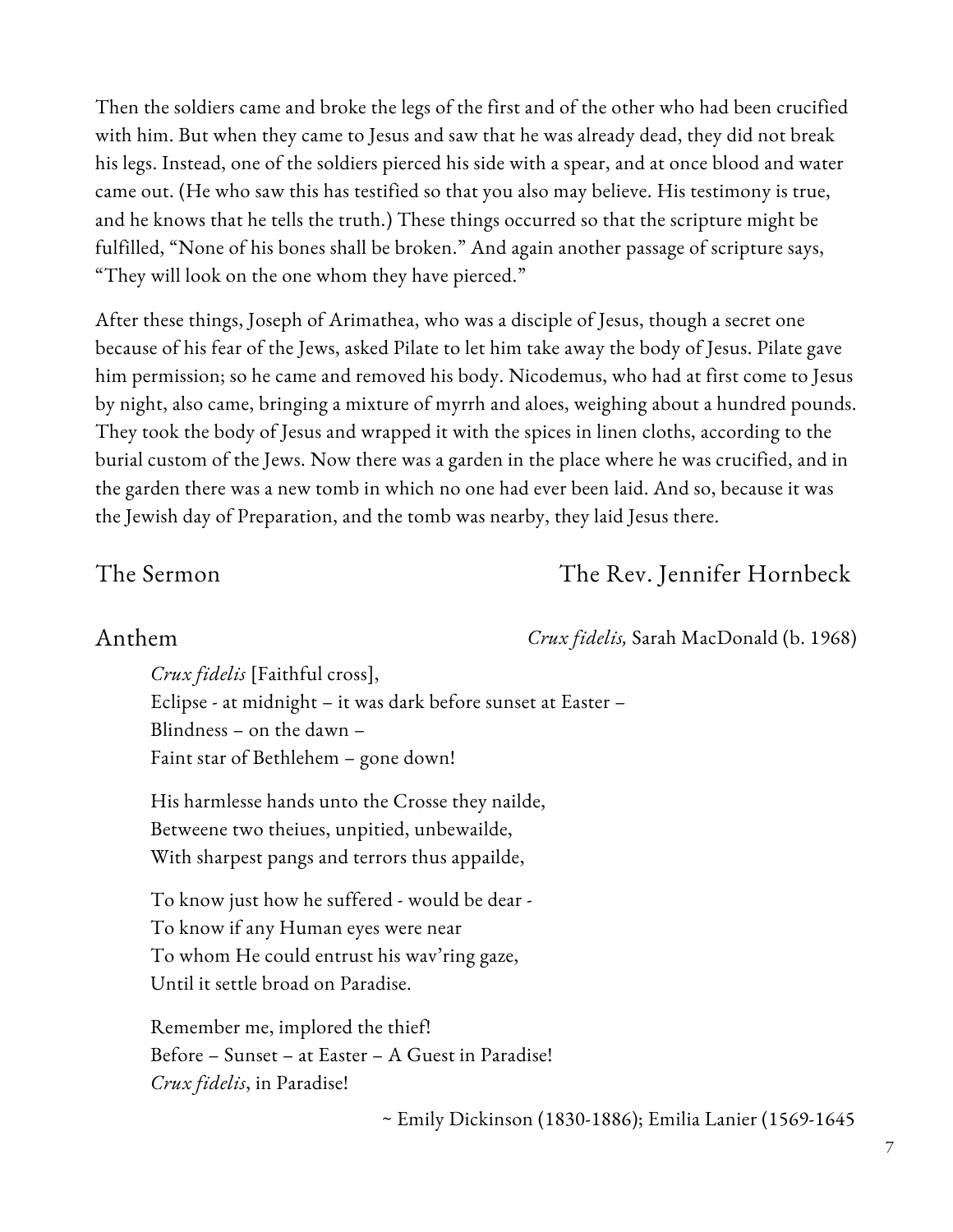# The Solemn Collects

Dear People of God: Our heavenly Father sent his Son into the world, not to condemn the world, but that the world through him might be saved. We pray, therefore, for people everywhere according to their needs.

Let us pray for the holy Church of Christ throughout the world;

That God will confirm his Church in faith, increase it in love, and preserve it in peace.

## *Silence*

Almighty and everlasting God, by whose Spirit the whole body of your faithful people is governed and sanctified: Receive our supplications and prayers which we offer before you for all members of your holy Church, that in their vocation and ministry they may truly and devoutly serve you; through our Lord and Savior Jesus Christ. **Amen.**

Let us pray for all nations and peoples of the earth, and for those in authority among them;

That by God's help they may seek justice and truth, and live in peace and concord.

## *Silence*

Almighty God, kindle, we pray, in every heart the true love of peace, and guide with your wisdom those who take counsel for the nations of the earth; that in tranquility your dominion may increase, until the earth is filled with the knowledge of your love; through Jesus Christ our Lord. **Amen.**

Let us pray for all who suffer and are afflicted in body or in mind;

That God in his mercy will comfort and relieve them, and grant them the knowledge of his love, and stir up in us the will and patience to minister to their needs.

## *Silence*

Gracious God, the comfort of all who sorrow, the strength of all who suffer: Let the cry of those in misery and need come to you, that they may find your mercy present with them in all their afflictions; and give us, we pray, the strength to serve them for the sake of him who suffered for us, your Son Jesus Christ our Lord*.* **Amen.**

*Silence*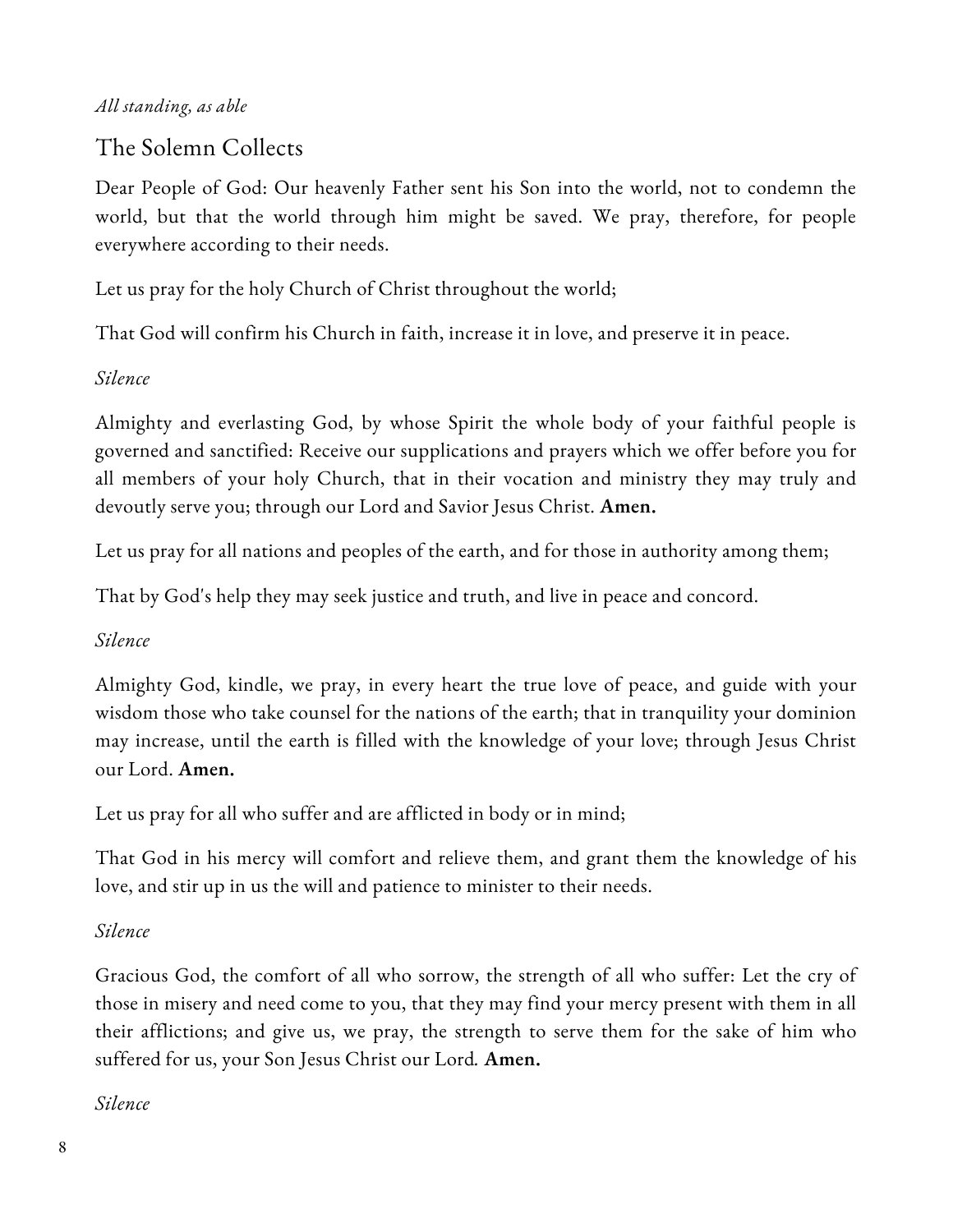Merciful God, creator of all the peoples of the earth and lover of souls: Have compassion on all who do not know you as you are revealed in your Son Jesus Christ; let your Gospel be preached with grace and power to those who have not heard it; turn the hearts of those who resist it; and bring home to your fold those who have gone astray; that there may be one flock under one shepherd, Jesus Christ our Lord. **Amen***.*

Let us commit ourselves to God, and pray for the grace of a holy life, that, with all who have departed this world and have died in the peace of Christ, and those whose faith is known to God alone, we may be accounted worthy to enter into the fullness of the joy of our Lord, and receive the crown of life in the day of resurrection.

### *Silence*

O God of unchangeable power and eternal light: Look favorably on your whole Church, that wonderful and sacred mystery; by the effectual working of your providence, carry out in tranquility the plan of salvation; let the whole world see and know that things which were cast down are being raised up, and things which had grown old are being made new, and that all things are being brought to their perfection by him through whom all things were made, your Son Jesus Christ our Lord; who lives and reigns with you, in the unity of the Holy Spirit, one God, for ever and ever. **Amen***.*

*All stand to sing*

Hymn 168 "O sacred head, sore wounded," *Herzlich tut mich verlangen*

The Veneration of the Cross

Anthem *Even when He is silent,* Kim André Arnesen (b. 1980)

*I believe in the sun, even when it's not shining. I believe in love, even when I feel it not. I believe in God, even when He is silent*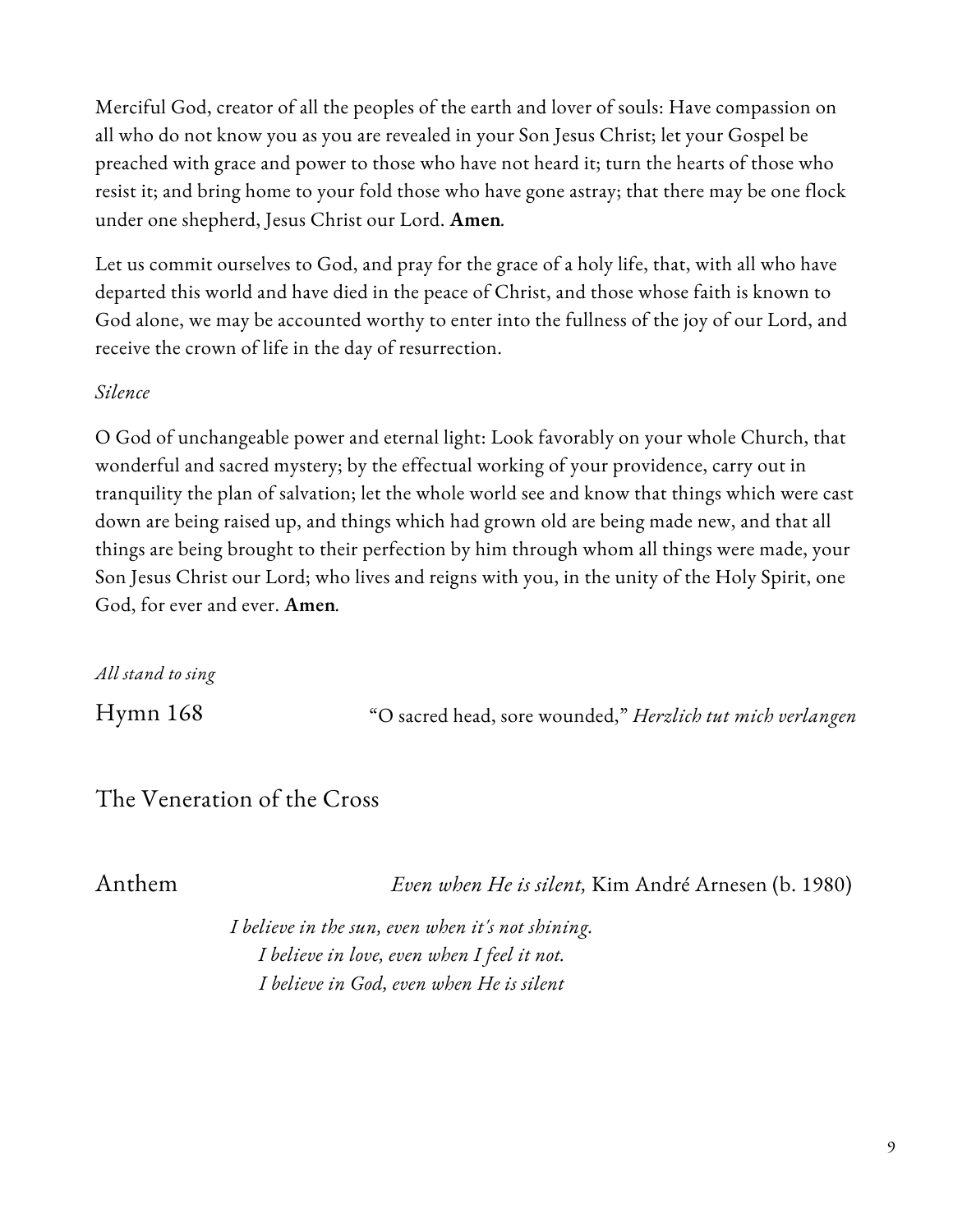Let us confess our sins against God and our neighbor.

*Silence may be kept.*

## *Celebrant and People*

**Most merciful God, we confess that we have sinned against you in thought, word, and deed, by what we have done, and by what we have left undone. We have not loved you with our whole heart; we have not loved our neighbors as ourselves. We are truly sorry and we humbly repent. For the sake of your Son Jesus Christ, have mercy on us and forgive us; that we may delight in your will, and walk in your ways, to the glory of your Name. Amen.**

Almighty God have mercy on you, forgive you all your sins through our Lord Jesus Christ, strengthen you in all goodness, and by the power of the Holy Spirit keep you in eternal life. **Amen.**

The Lord's Prayer

Let us pray.

**Our Father, who art in heaven, hallowed be thy Name, thy kingdom come, thy will be done, on earth as it is in heaven. Give us this day our daily bread. And forgive us our trespasses, as we forgive those who trespass against us. And lead us not into temptation, but deliver us from evil. For thine is the kingdom, and the power, and the glory, for ever and ever. Amen.**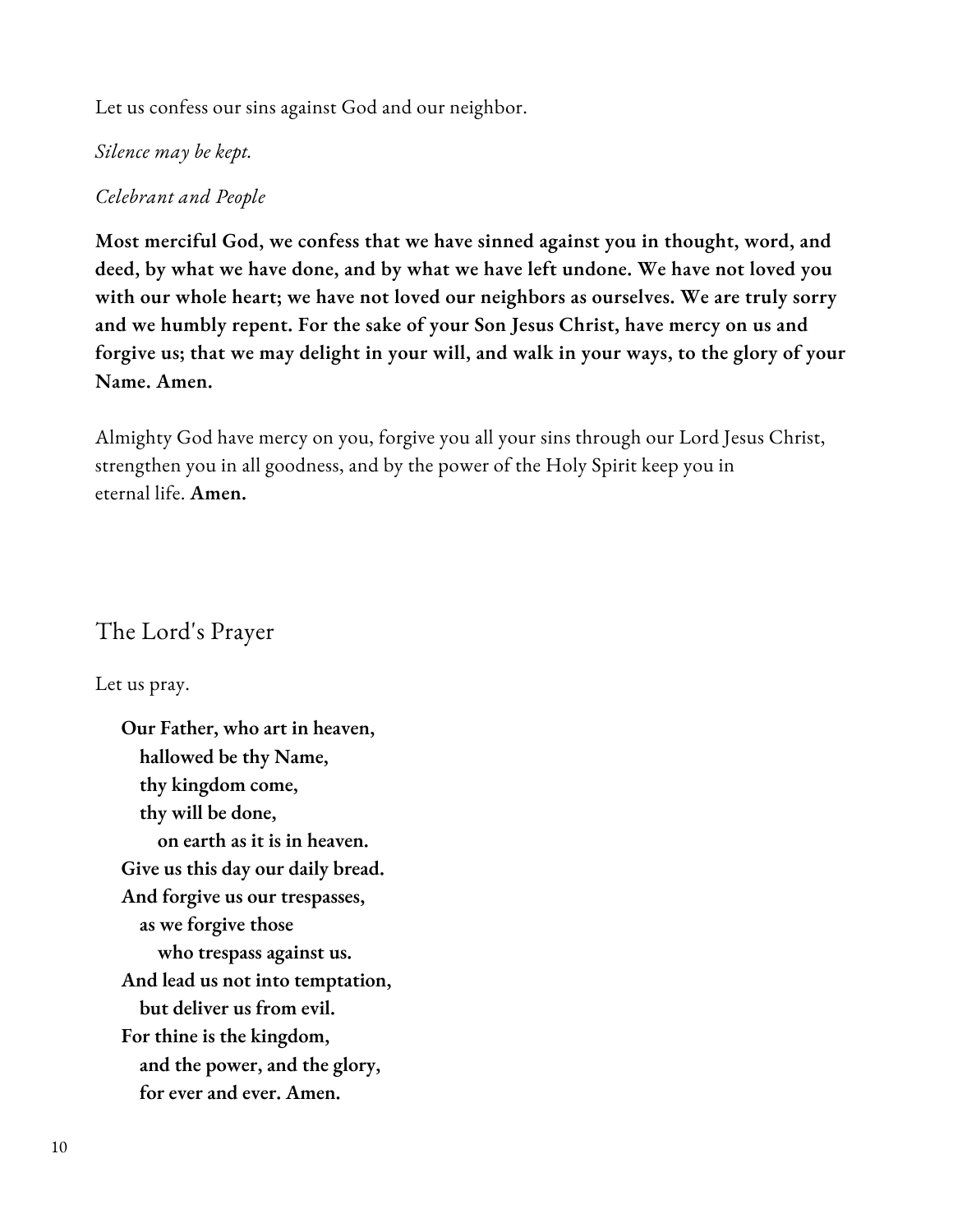The Communion *All are welcome.*

*All sing.*

Hymn 172 "Were you there," *Spiritual*

*All stand.*

*The service concludes with the following prayer*

Lord Jesus Christ, Son of the living God, we pray you to set your passion, cross, and death between your judgment and our souls, now and in the hour of our death. Give mercy and grace to the living; pardon and rest to the dead; to your holy Church peace and concord; and to us sinners everlasting life and glory; for with the Father and the Holy Spirit you live and reign, one God, now and for ever. **Amen.**

*The service ends in silence.*

## *Participating in Tonight's Service*

**Celebrant & Preacher:** The Rev. Jennifer Hornbeck **Assisting:** Ms. Jocelyn A. Sideco, MTS **Organist & Choir Director:** Dr. Susan Jane Matthews **Altar Guild:** Marty Beater & Cisca Hansen **Communion Bread:** Beth Beisecker & Kathy Martin **Ushers:** Rob Adams, Wade Aubry, Steve Group, Dean Scholl